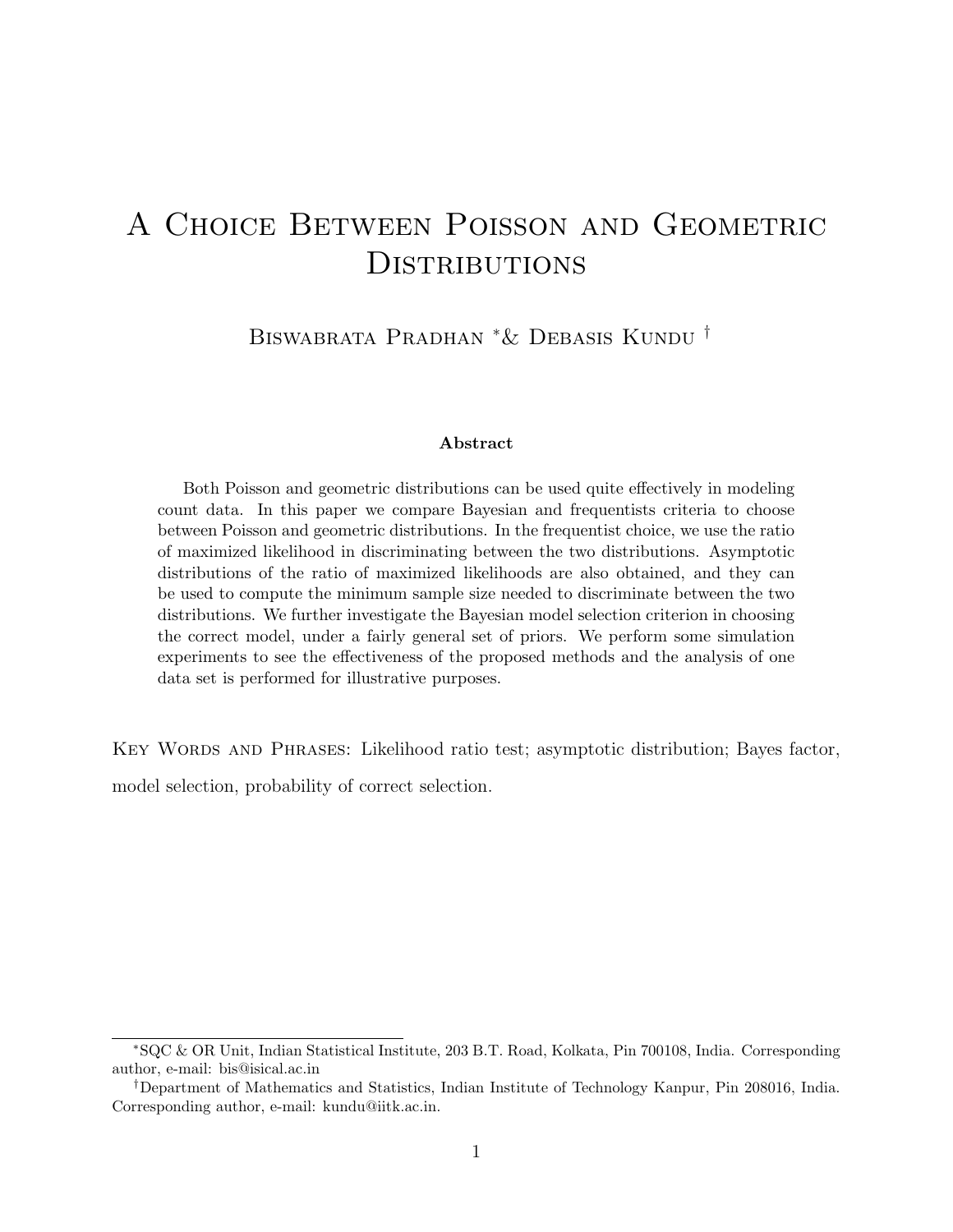### 1 INTRODUCTION

We address the following problem in this paper. Suppose, an experimenter has a sample of count data, say  $\{x_1, \dots, x_n\}$ , and she wants to use the Poisson or geometric distribution to analyze this data set, which one is preferable or it should not make any difference?

Both Poisson and geometric distributions can be used quite effectively to analyze count data. Both the distributions have some physical interpretations also. Therefore, if the data follow one of those physical processes, it is easier to fit that specific distributions, otherwise the problem might be more difficult. It may be noted that even if both the models fit the data reasonably well, it might be very important to choose the correct model, since the inferences based on model will often involve tail probabilities, where the affect of model assumptions is very critical. Therefore, even if we have a small or moderate samples, it is still very important to make the best possible decision based on whatever data are available at hand.

The problem of testing, whether some given observations follow one of the two probability distributions is quite old. Cox (1961, 1962) first proposed to use the ratio of maximized likelihood in discriminating two separate probability distributions. Since then, extensive work has been done to discriminate between two continuous families of distributions, see for example Dey and Kundu (2012), and the references cited therein for an extensive list of references in this topic available till today.

Interestingly, although extensive work has been done in discriminating between two continuous distribution functions, not much attention has been paid in discriminating between two discrete distribution functions. Vu and Maller (1996) proposed a likelihood ratio test of testing  $H_0$ : Poisson vs.  $H_1$ : Binomial, see also Dauxois, Druilhet and Pommeret (2006) in this respect.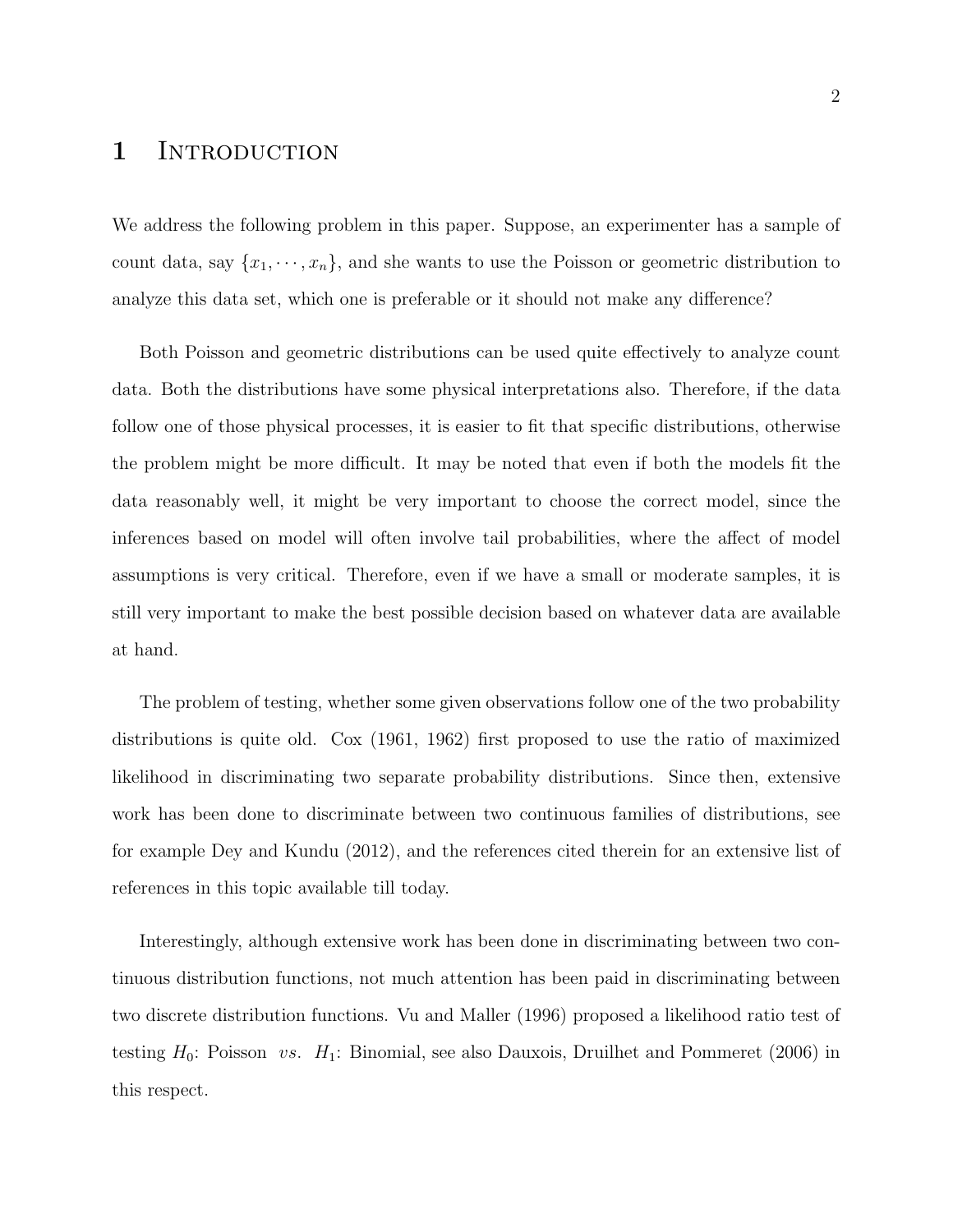In this paper, we consider the problem of discriminating between Poisson and geometric distributions given a sample of size  $n$ . The main reasons to choose these two distributions are that both of them have the same support, and also both these distributions have the same number of unknown parameters. Hence, the usual AIC or BIC method will not work in this case. We consider the problem both from the frequentist and Bayesian view points. First we consider the difference of the maximized log-likelihood (DMLL) values to discriminate between these two distributions. We obtain the asymptotic distributions of DMLL under both the null distributions, and it is observed that DMLL is asymptotically normally distributed. The asymptotic distribution can be used to compute the probability of correct selection (PCS), and it is observed in the simulation study that the asymptotic distribution works quite well even for small sample sizes. The asymptotic distribution can be used to obtain the critical regions of the corresponding testing of hypothesis problem also.

We also find the minimum sample size needed in discriminating between the two distribution functions for a given PCS. Using the asymptotic distribution of DMLL, we obtain the minimum sample size needed to discriminate between the two distribution functions for a given user specified protection level, i.e. the PCS. The asymptotic distribution of DMLL can be used for testing purposes also, and we have provided the details in Section 4.

For completeness purposes, we further consider the Bayesian model choice between Poisson and geometric distributions under fairly general priors based on Bayes factor approach. It is observed that the Bayes factor can be expressed in explicit form. One data analysis is performed for illustrative purposes, and it is observed that different methods provide the same results in this case.

Rest of the paper is organized as follows. In Section 2, we provide the test criterion, and the corresponding asymptotic distribution is provided in Section 3. Sample size determination and testing of hypotheses problems have been considered in Section 4. Simulation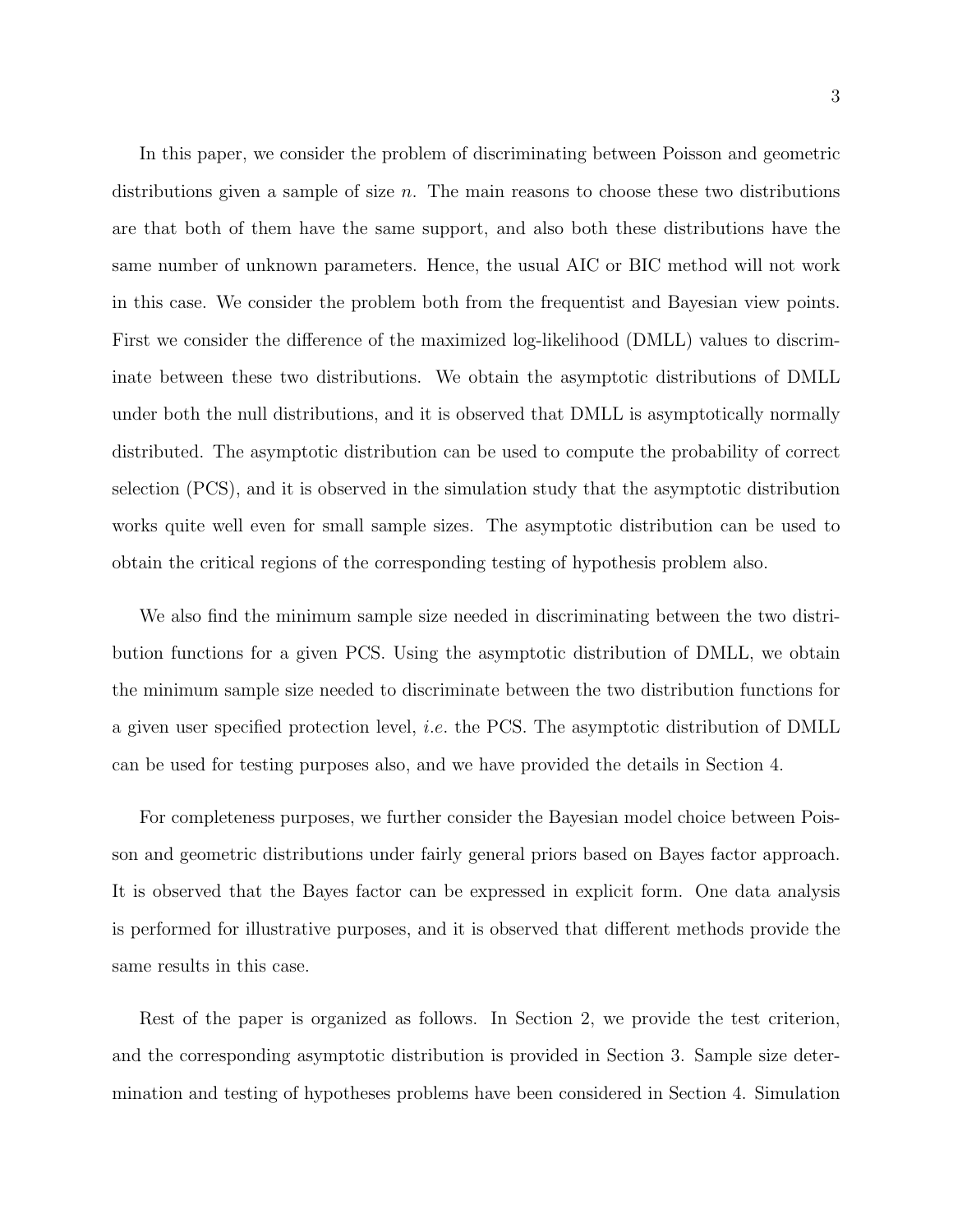results are presented in Section 5. Bayesian model selection has been presented in Section 6. The analysis of one data set has been presented in Section 7. Finally conclusions appear in Section 8.

### 2 SELECTION CRITERION

Suppose  $X_1, \dots, X_n$  are independent and identically distributed  $(i.i.d.)$  random variables from any one of the two distribution functions. The probability mass function (PMF) of a Poisson distribution with the parameter  $\lambda$  is given by

$$
p_{PO}(x; \lambda) = \frac{e^{-\lambda} \lambda^x}{x!}; \quad x = 0, 1, 2, \cdots
$$
 (1)

The PMF of geometric distribution is given by

$$
p_{GE}(x; \theta) = \theta (1 - \theta)^x; \quad x = 0, 1, 2, \cdots,
$$
\n(2)

here X denotes the number of failures before the first success. From now on, a Poisson distribution with parameter  $\lambda$  and a geometric distribution with parameter  $\theta$  will be denoted by  $P(\lambda)$  and  $G(\theta)$  respectively.

Let us denote the log-likelihood functions of the observations  $\{X_1, \dots, X_n\}$ , that they are coming from a  $P(\lambda)$  or from a  $G(\theta)$ , respectively as

$$
l_P(\lambda) = -n\lambda + \sum_{i=1}^n X_i \ln \lambda - \sum_{i=1}^n \ln X_i!, \qquad (3)
$$

$$
l_G(\theta) = n \ln \theta + \ln(1 - \theta) \sum_{i=1}^{n} X_i.
$$
\n(4)

The logarithm of the ratio of maximized likelihood functions or the difference of the maximized log-likelihood functions is  $T = l_p(\lambda) - l_G(\theta)$ , where  $\lambda = \overline{X}_n =$ 1 n  $\sum_{n=1}^{\infty}$  $i=1$  $X_i$  and  $\theta =$ 1  $1 + \overline{X}_n$ are the maximum likelihood estimators (MLEs) of  $\lambda$  and  $\theta$ , under the assumptions that the data are coming from  $P(\lambda)$  and  $G(\theta)$  respectively.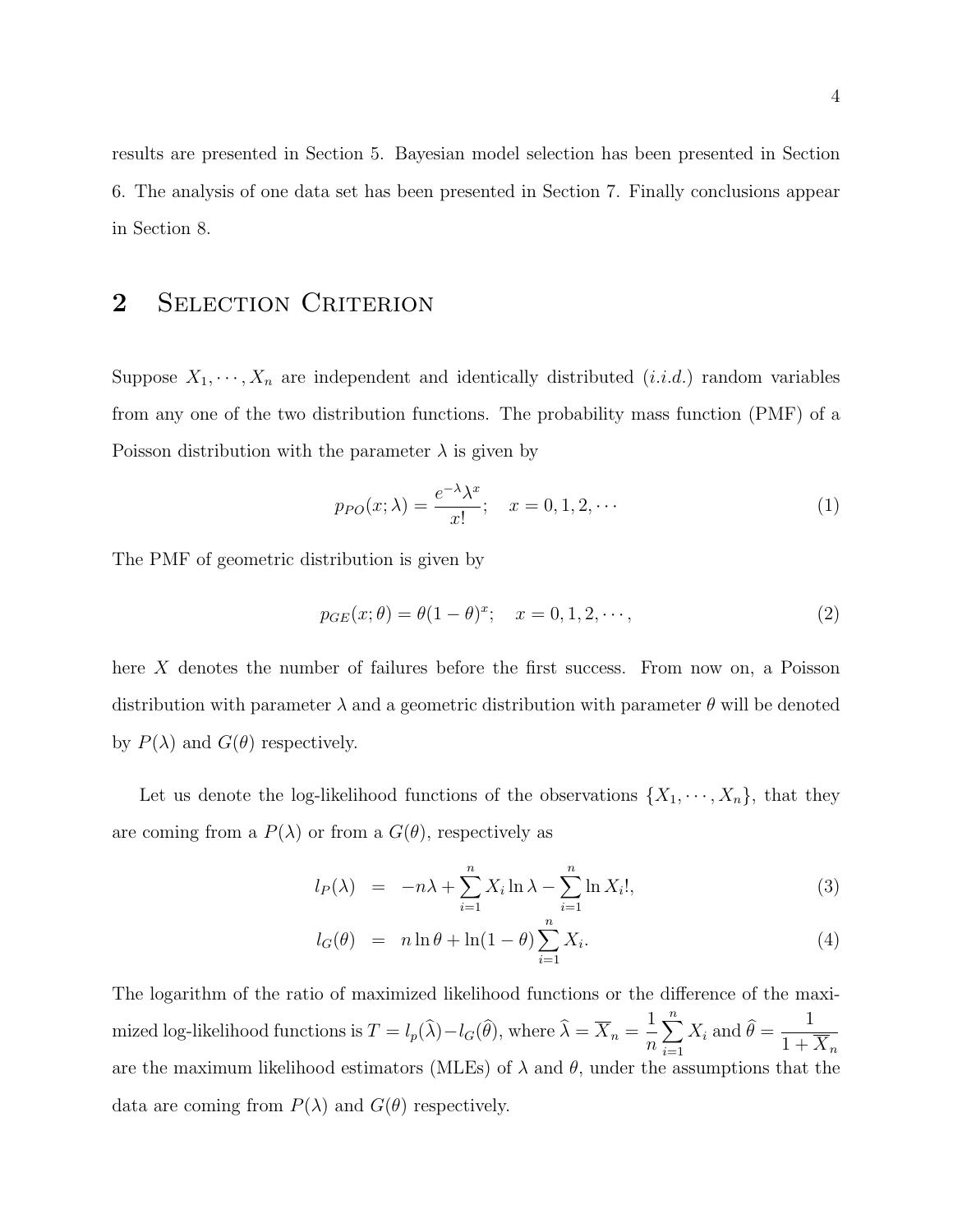The statistic T can be written as

$$
T = l_p(\widehat{\lambda}) - l_G(\widehat{\theta}) = n(1 + \overline{X}_n) \ln(1 + \overline{X}_n) - n\overline{X}_n - \sum_{i=1}^n \ln X_i!.
$$
 (5)

The natural model selection criterion will be to choose Poisson distribution, if  $T > 0$ , otherwise, choose geometric distribution. In the next section we derive the asymptotic distribution of T.

### 3 ASYMPTOTIC PROPERTIES OF T

In this section we derive the asymptotic distribution of  $T$  for two different cases, namely when the data are coming from  $P(\lambda)$  and from  $G(\theta)$  respectively. We use the following notations. Almost sure convergence will be denoted by *a.s.*. For any Borel measurable function,  $h(\cdot)$ ,  $E_P(h(U))$  and  $V_p(h(U))$  will denote the mean and variance of  $h(U)$  under the assumptions that U follows  $P(\lambda)$ . Similarly, we define  $E_G(h(U))$  and  $V_G(h(U))$  as mean and variance of  $h(U)$  under the assumption that U follows  $G(\theta)$ . Moreover, if  $g(\cdot)$  and  $h(\cdot)$  are two Borel measurable functions, we define  $Cov_P(g(U), h(U)) = E_P(g(U)h(U)) - E_P(g(U))E_P(h(U)),$ and  $Cov_G(g(U), h(U)) = E_G(g(U)h(U)) - E_G(g(U))E_P(h(U)),$ 

#### 3.1 CASE I: THE DATA FOLLOW POISSON DISTRIBUTION

In this case we have the following main result.

THEOREM 1: Under the assumption that the data follow  $P(\lambda)$ , the distribution of T is approximately normally distributed with mean  $E_P(T)$  and variance  $V_P(T)$ . The explicit expressions of  $E_P(T)$  and  $V_P(T)$  will be provided later.

To prove Theorem 1, we need the following lemma.

LEMMA 1: Suppose the data are from  $P(\lambda)$ , then as  $n \to \infty$ , we have the following;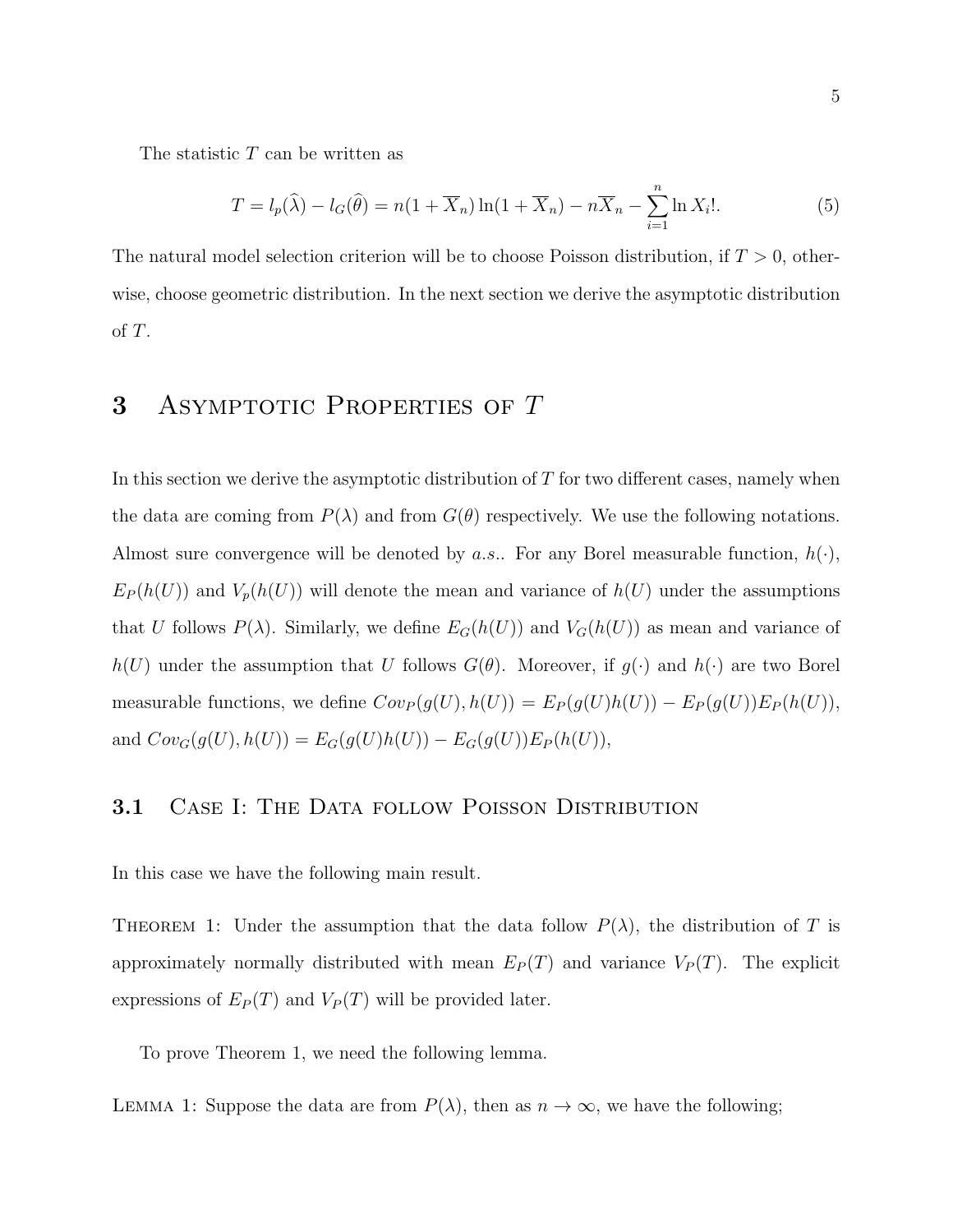(i)  $\hat{\lambda} \rightarrow \lambda$  a.s.

(ii)  $\hat{\theta} \rightarrow \tilde{\theta}$ , a.s., where

$$
E_P[\ln(p_{GE}(X;\tilde{\theta}))] = \max_{\theta} E_P[\ln(P_{GE}(X;\theta))]
$$

(iii) If  $T^* = l_P(\lambda) - l_G(\tilde{\theta})$ , then  $n^{-1/2}(T - E_P(T))$  is asymptotically equivalent to  $n^{-1/2}(T^* - E_P(T^*))$ 

PROOF OF LEMMA 1: It follows using the similar argument as of White (1982, Theorem 1), and therefore it is omitted. П

PROOF OF THEOREM 1: Using the central Limit Theorem (CLT), it easily follows that  $n^{-1/2}(T^* - E_P(T^*))$  is asymptotically normally distributed. Therefore, proof immediately follows from part (iii) of Lemma 1 and using CLT.  $\blacksquare$ 

Now we provide the explicit expressions of  $\tilde{\theta}$ ,  $E_P(T)$  and  $V_P(T)$ . To compute  $\tilde{\theta}$ , let us define

$$
g(\theta) = E_P[\ln(P_{GE}(X;\theta))] = \ln \theta + \lambda \ln(1-\theta).
$$

Therefore, it is immediate that the maximum of  $q(\theta)$  occurs at

$$
\widetilde{\theta}=\frac{1}{1+\lambda}.
$$

Now we provide the expressions for  $E_P(T)$  and  $V_P(T)$ . First observe that  $\lim_{n\to\infty} E_P(T)/n$  and  $\lim_{n\to\infty} V_P(T)/n$  exist. Suppose we denote  $\lim_{n\to\infty} E_P(T)/n = AM_P$  and  $\lim_{n\to\infty} V_P(T)/n = AV_P$ . Therefore, for large  $n$ ,

$$
\frac{E_P(T)}{n} \approx AM_p = E_P(\ln p_{PO}(X; \lambda) - \ln p_{GE}(X; \tilde{\theta}))
$$

$$
= (1 + \lambda)\ln(1 + \lambda) - \lambda - H_1(\lambda), \tag{6}
$$

here  $H_1(\lambda) = E(\ln X!) = \sum_{n=0}^{\infty}$  $n=0$  $e^{-\lambda} \ln(n!) \lambda^n$ n! . Similarly, for large  $n$ ,  $V_P(T)$  $\frac{\partial (X,Y)}{\partial n} \approx AV_p \ = \ V_P(\ln p_{PO}(X;\lambda) - \ln p_{GE}(X;\theta))$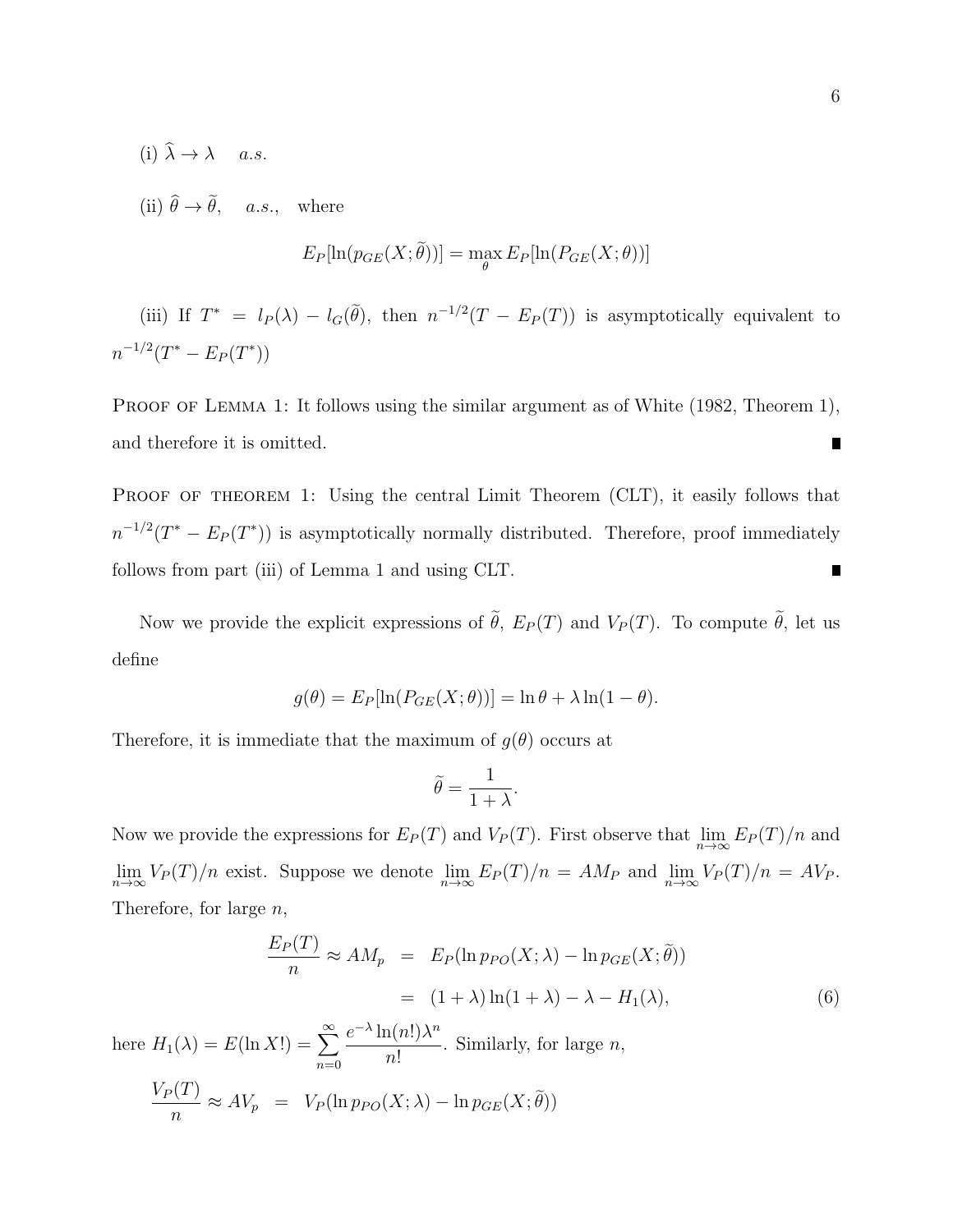= 
$$
V_P(\ln(1 + \lambda)X - \ln X!)
$$
  
\n=  $\lambda(\ln(1 + \lambda))^2 + V_P(\ln X!) - 2\ln(1 + \lambda)Cov_P(X, \ln X!)$   
\n=  $\lambda(\ln(1 + \lambda))^2 + H_2(\lambda) - H_1^2(\lambda) - 2\ln(1 + \lambda)(H_3(\lambda) - \lambda H_1(\lambda)), (7)$ 

where  $H_1(\lambda)$  is same as defined before, and

$$
H_2(\lambda) = \sum_{n=0}^{\infty} \frac{e^{-\lambda} (\ln n!)^2 \lambda^n}{n!}, \quad H_3(\lambda) = \sum_{n=1}^{\infty} \frac{e^{-\lambda} (\ln n!) \lambda^n}{(n-1)!}.
$$

#### 3.2 CASE II: THE DATA FOLLOW GEOMETRIC DISTRIBUTION

Along the same line as Theorem 1, in this case we have the following main result.

THEOREM 2: Under the assumption that the data follow  $G(\theta)$ , the distribution of T is approximately normally distributed with mean  $E_G(T)$  and variance  $V_G(T)$ . The explicit expressions of  $E_G(T)$  and  $V_G(T)$  will be provided later.

To prove Theorem 2, we need the following lemma, similarly as Lemma 1.

LEMMA 2: Suppose the data are from  $G(\theta)$ , then as  $n \to \infty$ , we have the following;

- (i)  $\hat{\theta} \rightarrow \theta$  a.s.
- (ii)  $\hat{\lambda} \rightarrow \tilde{\lambda}$ , a.s., where

$$
E_G[\ln(p_{PO}(X;\lambda))] = \max_{\lambda} E_G[\ln(P_{PO}(X;\lambda))]
$$

(iii) If  $T_* = l_P(\tilde{\lambda}) - l_G(\theta)$ , then  $n^{-1/2}(T - E_G(T))$  is asymptotically equivalent to  $n^{-1/2}(T_*-E_P(T_*))$ 

PROOF OF LEMMA 1: It follows using the similar argument as of White (1982, Theorem 1), and therefore it is omitted.  $\blacksquare$ 

PROOF OF THEOREM 2: It follows along the same line as Theorem 1.

П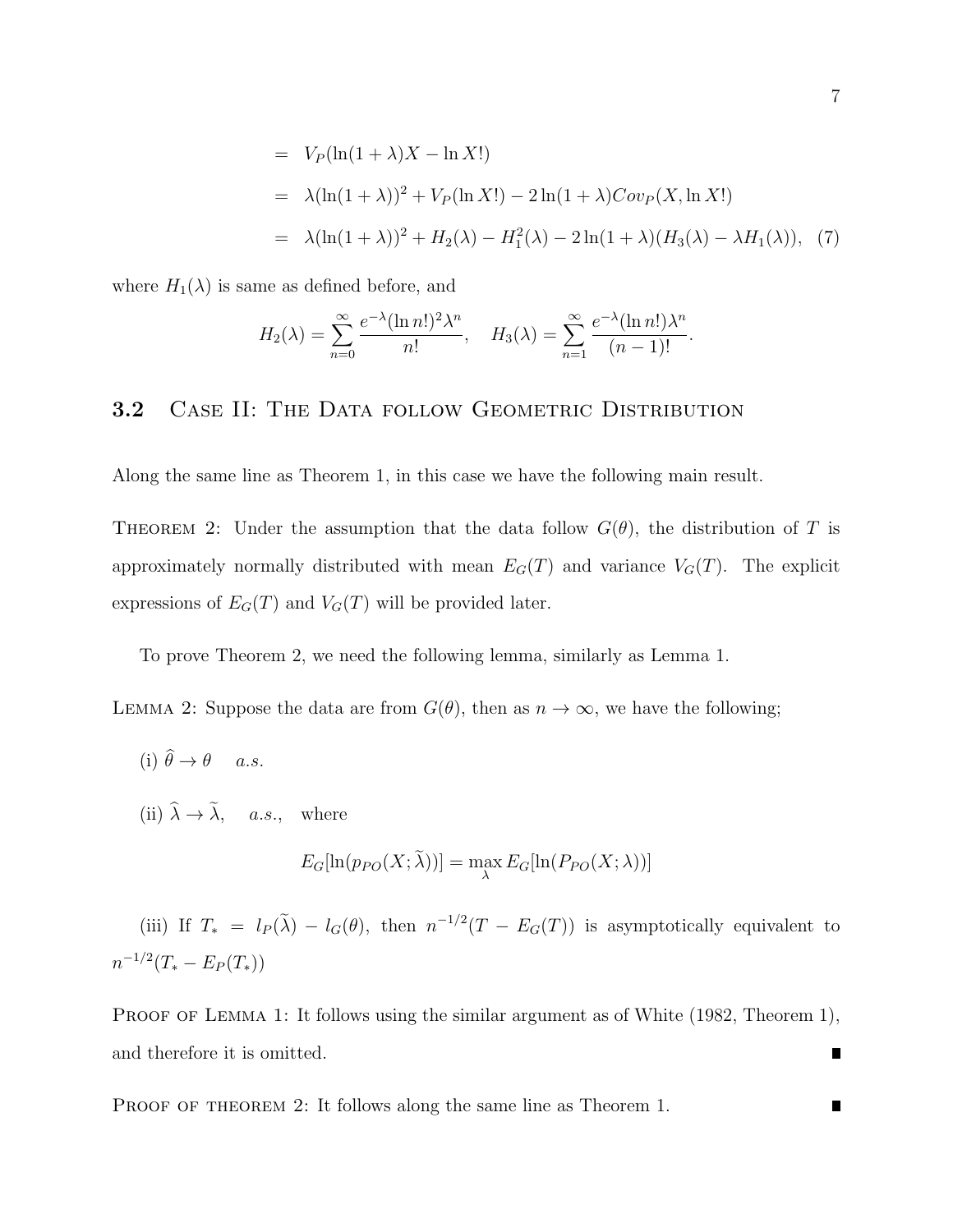Now to obtain the explicit expressions of  $\tilde{\lambda}$ ,  $E_G(T)$  and  $V_G(T)$ , first let us define

$$
h(\lambda) = E_G[\ln(P_{PO}(X;\lambda))] = -\ln\lambda + \frac{1-\theta}{\theta}\ln\lambda - E(\ln X!).
$$

Therefore, it is immediate that the maximum of  $h(\lambda)$  occurs at

$$
\widetilde{\lambda} = \frac{1 - \theta}{\theta}.
$$

The expressions for  $E_G(T)$  and  $V_G(T)$  can be obtained similarly as before. First observe that  $\lim_{n\to\infty} E_G(T)/n$  and  $\lim_{n\to\infty} V_G(T)/n$  exist. Suppose we denote  $\lim_{n\to\infty} E_G(T)/n = AM_G$  and  $\lim_{n\to\infty} V_G(T)/n = AV_G$ . Therefore, for large *n*,

$$
\frac{E_G(T)}{n} \approx AM_G = E_G(\ln p_{PO}(X; \tilde{\lambda}) - \ln p_{GE}(X; \theta)
$$

$$
= \frac{\theta - 1 - \ln \theta}{\theta} - H_4(\theta), \tag{8}
$$

here  $H_4(\theta) = E_G(\ln X!) = \sum_{n=0}^{\infty}$  $n=0$  $\theta(1-\theta)^n \ln(n!)$ . Similarly, for large *n*,  $V_G(T)$  $\frac{\partial (X,Y)}{\partial n} \approx AV_G$  =  $V_G(\ln p_{PO}(X;\lambda) - \ln p_{GE}(X;\theta))$  $= V_G(X \ln \theta + \ln X!)$ =  $(\ln \theta)^2 (1-\theta)$  $\frac{(1-\nu)}{\theta^2} + H_5(\theta) - H_4^2(\theta) + 2\ln\theta Cov_G(X, \ln X!)$ =  $(\ln \theta)^2 (1-\theta)$  $\frac{(1-\theta)}{\theta^2} + H_5(\theta) - H_4^2(\theta) + 2\ln\theta$  $\sqrt{2}$  $H_6(\theta)$  −  $H_4(\theta)(1-\theta)$ θ  $\setminus$ (9)

where  $H_4(\theta)$  is same as defined before, and

$$
H_5(\theta) = E_G(\ln X!)^2 = \sum_{n=0}^{\infty} \theta (1-\theta)^n (\ln(n!) )^2, \quad H_6(\lambda) = E_G(X \ln X!) = \sum_{n=0}^{\infty} \theta (1-\theta)^n n \ln(n!)
$$

### 4 DETERMINATION OF SAMPLE SIZE & TESTING

#### 4.1 MINIMUM SAMPLE SIZE DETERMINATION

In this section, similarly as in Gupta and Kundu (2003) it is assumed that the data are coming from one of the two distribution functions, and we propose a method to determine the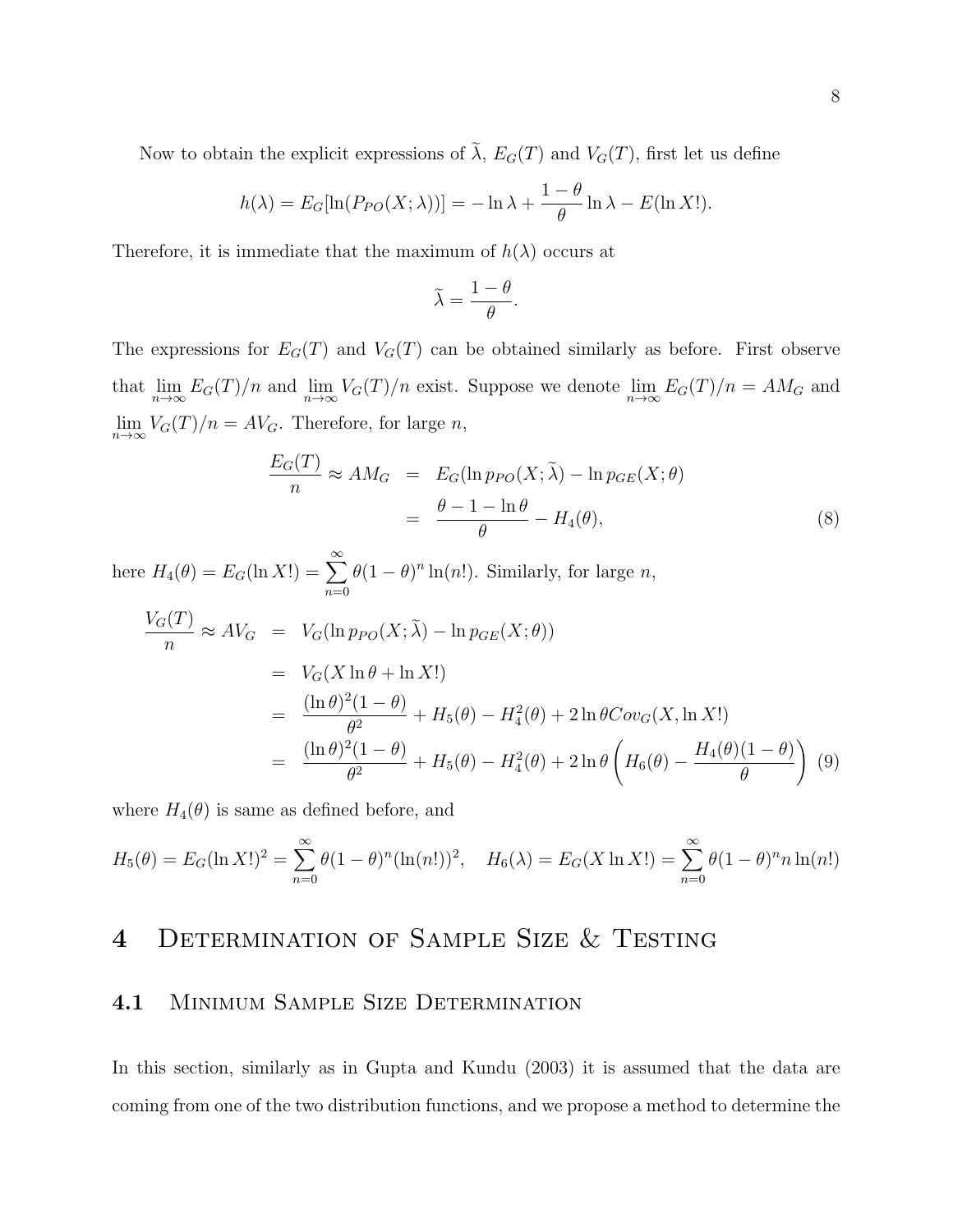minimum sample size needed to choose between the geometric and a Poisson distributions, for a given user specified probability correct selection (PCS). It is expected the user knows the PCS, or provides a range of PCSs. It is intuitively clear that if the PCS is more, larger sample size is needed to choose the correct model. Note that as  $\lambda \to 0$  and  $\theta \to 1$ , then both  $PO(\lambda)$  and  $GE(\theta)$  converge to the same degenerate distribution, namely degenerating at 0. Therefore, in this case it is not possible to discriminate between the two.

If the two distribution functions are very close to each other, it is quite natural that one needs a very large sample size to discriminate between the two distribution functions. It is also true that if the two distribution functions are very close to each other, one may not need to discriminate the two distribution functions from any practical point of view. Therefore, it is assumed that that the user will specify before hand the PCS and also the tolerance limit in terms of the distance between two distribution functions. The tolerance limit simply indicates that one does not want to discriminate between two distribution functions if the distance between them is less that the tolerance limit.

There are several ways to define the distance measures between the two distribution functions. In this paper we mainly take the Kolmogorov-Smirnov (KS) distance measure between the two distribution functions. Based on the PCS, the tolerance limit and using the KS distance measure the minimum sample size can be obtained from the asymptotic distribution of T. The details will be explained below. But first we present the KS distance measure between PO( $\lambda$ ) and GE( $\tilde{\theta}$ ) for different values of  $\lambda$  and similarly between GE( $\theta$ ) and  $PO(\tilde{\lambda})$  for different values of  $\theta$ .

Table 1: KS distances between PO( $\lambda$ ) and GE( $\tilde{\theta}$ ) for different values of  $\lambda$ .

| $\lambda$   0.100   0.250   0.500   1.000   2.000 |  |  |
|---------------------------------------------------|--|--|
| KS   0.004   0.021   0.060   0.132   0.198        |  |  |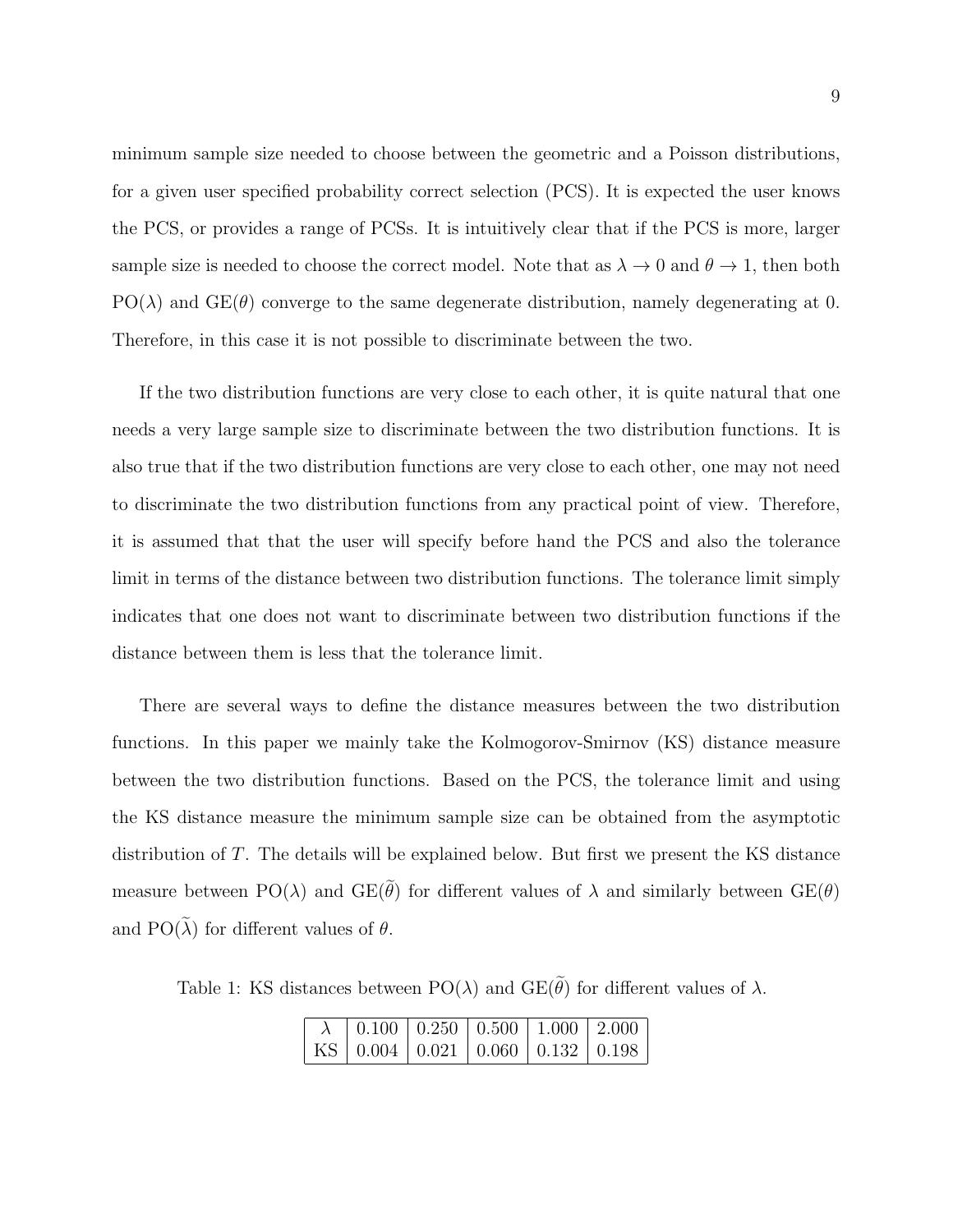Table 2: KS distances between  $GE(\theta)$  and  $PO(\tilde{\lambda})$  for different values of  $\theta$ .

|  | $\theta$   0.300   0.400   0.500   0.600   0.700   0.800 |  |  |
|--|----------------------------------------------------------|--|--|
|  | KS   0.203   0.177   0.132   0.087   0.049   0.021       |  |  |

It is clear from the above two tables that the two distribution functions become closer as  $\theta$  increases or  $\lambda$  decreases. Now from the asymptotic distribution of T, and using the KS distance measures between the two distribution functions, the minimum required sample size can be obtained, so that the PCS achieves a certain protection level  $p^*$  for a given tolerance level  $D^*$ . The tolerance level  $D^*$  is such that we do not want to discriminate between the two distribution functions if the distance between the two is less than D<sup>∗</sup> . We explain the procedure when the data are coming from the Poisson distribution, but the other case follows along the same line.

From Theorem 1, it is known that  $T$  is asymptotically normally distributed with mean  $E_P(T)$  and variance  $V_P(T)$ . Therefore, the PCS can be written approximately as

$$
PCS(\lambda) = P(T > 0|\lambda) \approx \Phi\left(\frac{E_P(T)}{\sqrt{V_P(T)}}\right) = \Phi\left(\frac{\sqrt{n}\text{AM}_P(\lambda)}{\sqrt{\text{AV}_P(\lambda)}}\right). \tag{10}
$$

Here  $\Phi(\cdot)$  is the cumulative distribution function of a standard normal distribution. Now to determine the sample size needed to achieve a protection level  $p^*$ , equate

$$
\Phi\left(\frac{\sqrt{n}\text{AM}_P(\lambda)}{\sqrt{\text{AV}_P(\lambda)}}\right) = p^*,\tag{11}
$$

and solve for  $n$ , *i.e.* 

$$
n = \frac{z_{p^*}^2 \text{AV}_P(\lambda)}{(\text{AM}_P(\lambda))^2},\tag{12}
$$

here  $z_{p^*}$  is the 100 $p^*$  percentile point of a standard normal distribution. Similarly, if the data are coming from a geometric distribution, the minimum sample size needed to achieve a protection level  $p^*$  is

$$
n = \frac{z_{p^*}^2 \text{AV}_G(\theta)}{(\text{AM}_G(\theta))^2},\tag{13}
$$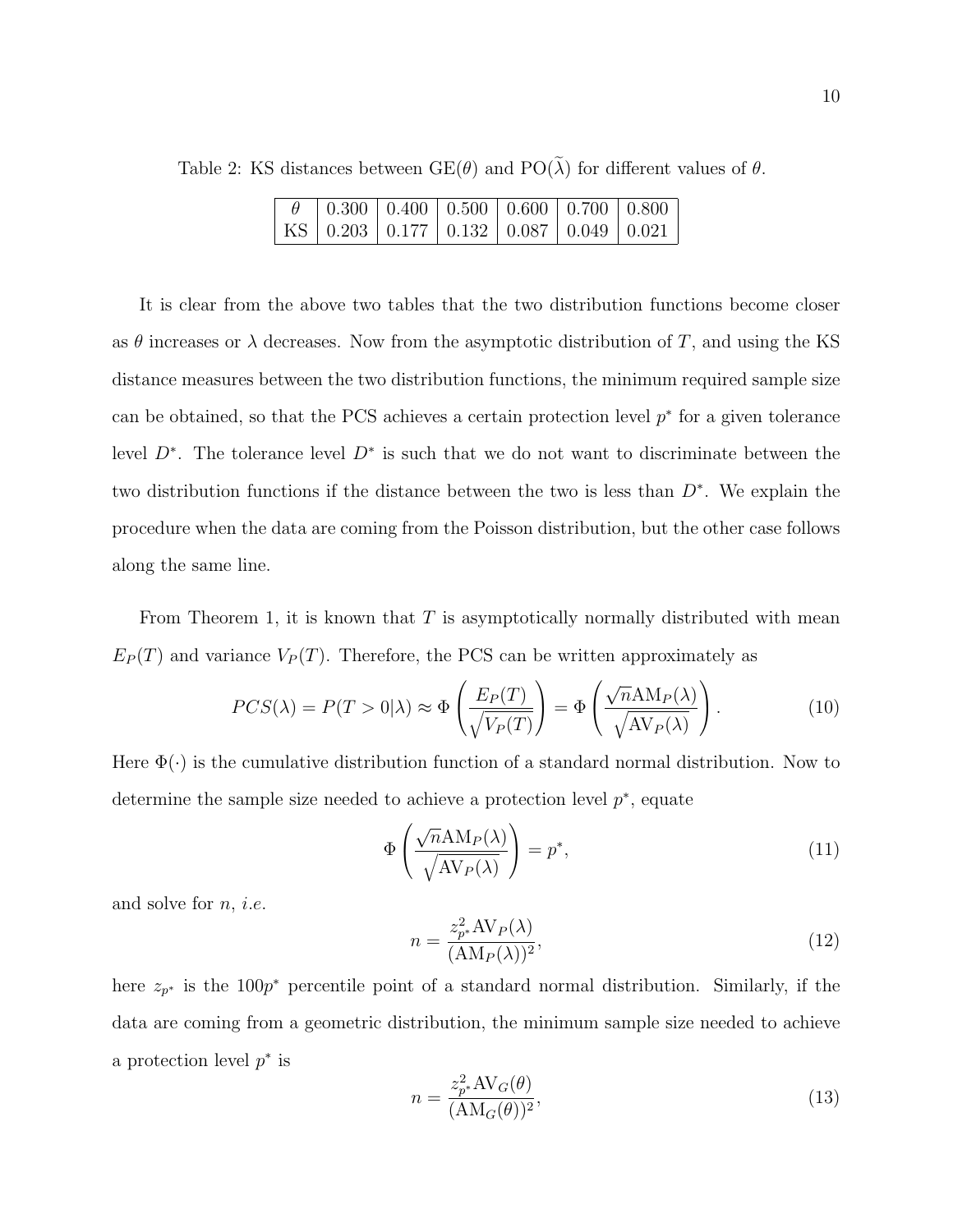From  $(12)$  and  $(13)$ , it is clear that the minimum sample size needed to discriminate between a Poisson and a geometric distribution depends on the unknown parameters.

In Table 3 we provide  $AM_P(\lambda)$ ,  $AV_P(\lambda)$  and  $R_1(\lambda) = \frac{AV_P(\lambda)}{(AM_P(\lambda))}$  $\frac{\text{Tr} \mathcal{F}(\lambda)}{(\text{AM}_P(\lambda))^2}$  for different values of  $\lambda$ .

|                 | 0.25                                                              | 0.50                                                               | $1.00\,$ | 2.00 | 3.00 |  |  |  |  |
|-----------------|-------------------------------------------------------------------|--------------------------------------------------------------------|----------|------|------|--|--|--|--|
|                 | $AM_P(\lambda)$   0.00799   0.02713   0.08145   0.20466   0.31787 |                                                                    |          |      |      |  |  |  |  |
| $AV_P(\lambda)$ |                                                                   | $0.01327 \mid 0.04557 \mid 0.13155 \mid 0.28312 \mid 0.37311 \mid$ |          |      |      |  |  |  |  |
| $R_1(\lambda)$  | 207.9                                                             | 61.9                                                               | 19.8     | 6.8  | 3.7  |  |  |  |  |

Table 3: The values of  $AM_P$  and  $AV_P$  for different values of  $\lambda$ .

In Table 4 we provide  $AM_G(\theta)$ ,  $AV_G(\theta)$  and  $R_2(\theta) = \frac{AV_G(\theta)}{(AM_G(\theta))}$  $\frac{\text{Tr}(\mathcal{C}(v))}{(\text{AM}_G(\theta))^2}$  for different values of  $\theta$ .

|                | 0.30       | 0.40       | 0.50                                              | 0.60    | 0.70    | 0.80    |  |  |  |
|----------------|------------|------------|---------------------------------------------------|---------|---------|---------|--|--|--|
| $AM_G(\theta)$ | $-0.45307$ | $-0.23279$ | $-0.12153$   $-0.06135$   $-0.02815$   $-0.01046$ |         |         |         |  |  |  |
| $AV_G(\theta)$ | 2.58845    | 1.07245    | 0.47760                                           | 0.21262 | 0.08799 | 0.02998 |  |  |  |
| $R_2(\theta)$  | 12.6       | 19.8       | 32.3                                              | 56.5    | 111.0   | 273.9   |  |  |  |

Table 4: The values of  $AM_G$  and  $AV_G$  for different values of  $\theta$ .

From Table 3 (4) it is clear that  $R_1$  ( $R_2$ ) increases as  $\lambda$  ( $\theta$ ) decreases (increases) as expected. The tolerance level  $D^*$  provides the lower limit of limit of  $\lambda$  and the upper limit of θ.

Now we will explain how we can determine the minimum sample size required for a given user specified protection level  $p^*$  and the tolerance level  $D^*$ , to discriminate between a Poisson and a geometric distribution functions. Suppose  $p^* = 0.90$  and  $D^* = 0.021$  in terms of KS distance. Here  $D^* = 0.021$  means we do not want to discriminate between a Poisson and a geometric distribution functions if the KS distance between the two is less than 0.021. From Tables 1 and 2 it is observed that for  $D^* = 0.021$ ,  $\lambda \ge 0.250$  and  $\theta \le 0.80$ . Therefore, if the data are coming from a Poisson distribution, then one needs  $n = z_{0.9} \times R_1(0.25)$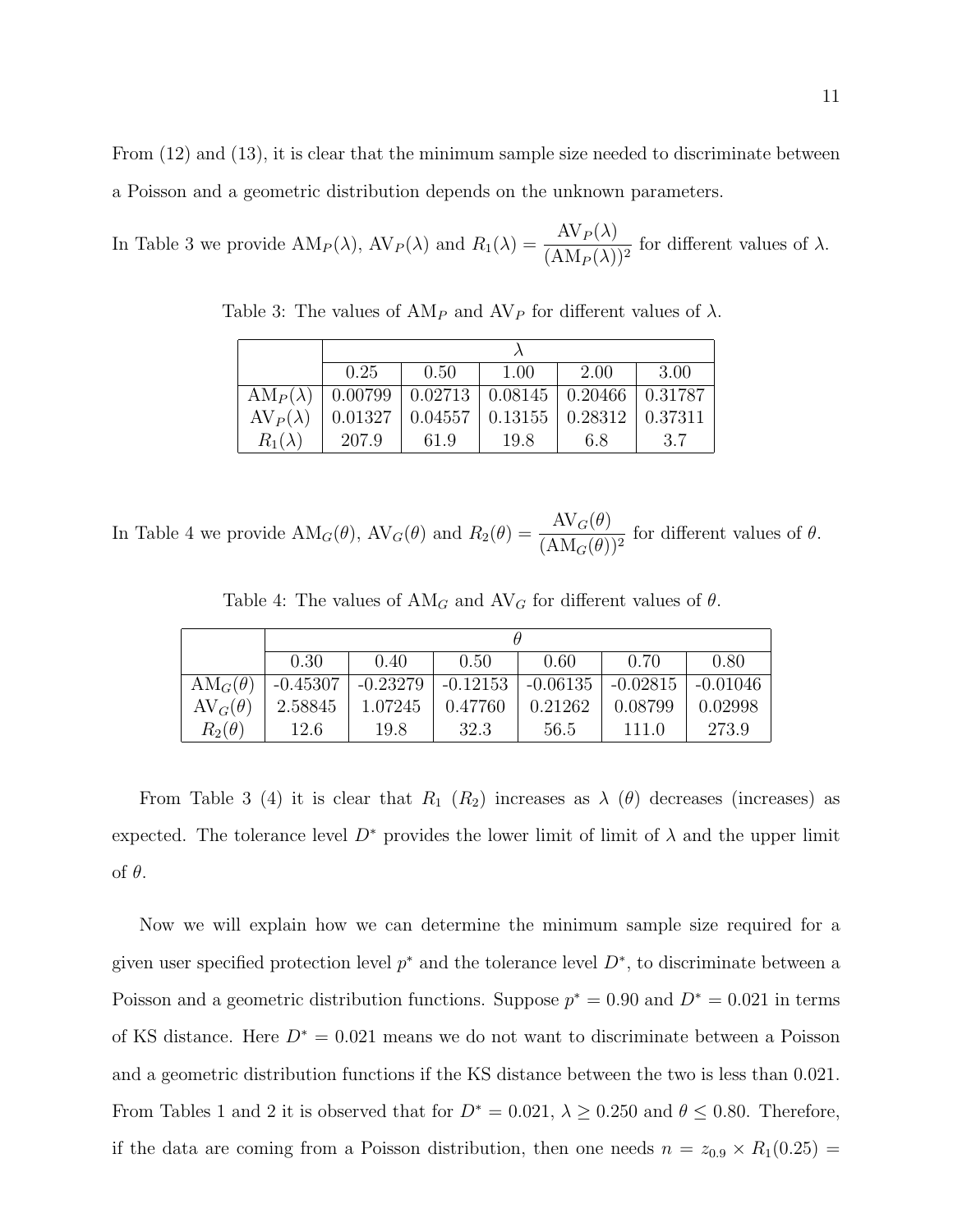$1.28 \times 207.9 \approx 267$ . Similarly, if the data are coming from a geometric distribution, one needs  $n = z_{0.9} \times R_2(0.80) = 1.28 \times 273.9 \approx 351$ . Therefore, for the given tolerance level  $D^*$  $= 0.021$ , one needs at least  $n = 351 \text{ (max}(267,351))$  to meet the protection level  $p^* = 0.9$ simultaneously for both the cases.

#### 4.2 TESTING OF HYPOTHESES

In this subsection we present the discrimination problem as a testing of hypotheses problem, as it was considered by Dumonceaux and Antle (1973) or Kundu and Manglick (2004). Let us consider the following two testing of hypothesis problems:

Problem 1:  $H_0$ : Poisson vs.  $H_1$  Geometric

Problem 2:  $H_0$ : Geometric vs.  $H_1$ : Poisson.

Our asymptotic results derived in the previous section can be used to test the above two hypotheses as follows:

Problem 1: Reject the null hypothesis  $H_0$  at the  $\alpha\%$  level of significance if

$$
T < n \times \text{AM}_P(\widehat{\lambda}) - z_\alpha \times \sqrt{n \times \text{AV}_P(\widehat{\lambda})},
$$

and accept otherwise.

Problem 2: Reject the null hypothesis  $H_0$  at the  $\alpha$ % level of significance if

$$
T > -n \times \text{AM}_G(\widehat{\theta}) + z_{\alpha} \times \sqrt{n \times \text{AV}_G(\widehat{\theta})},
$$

and accept otherwise.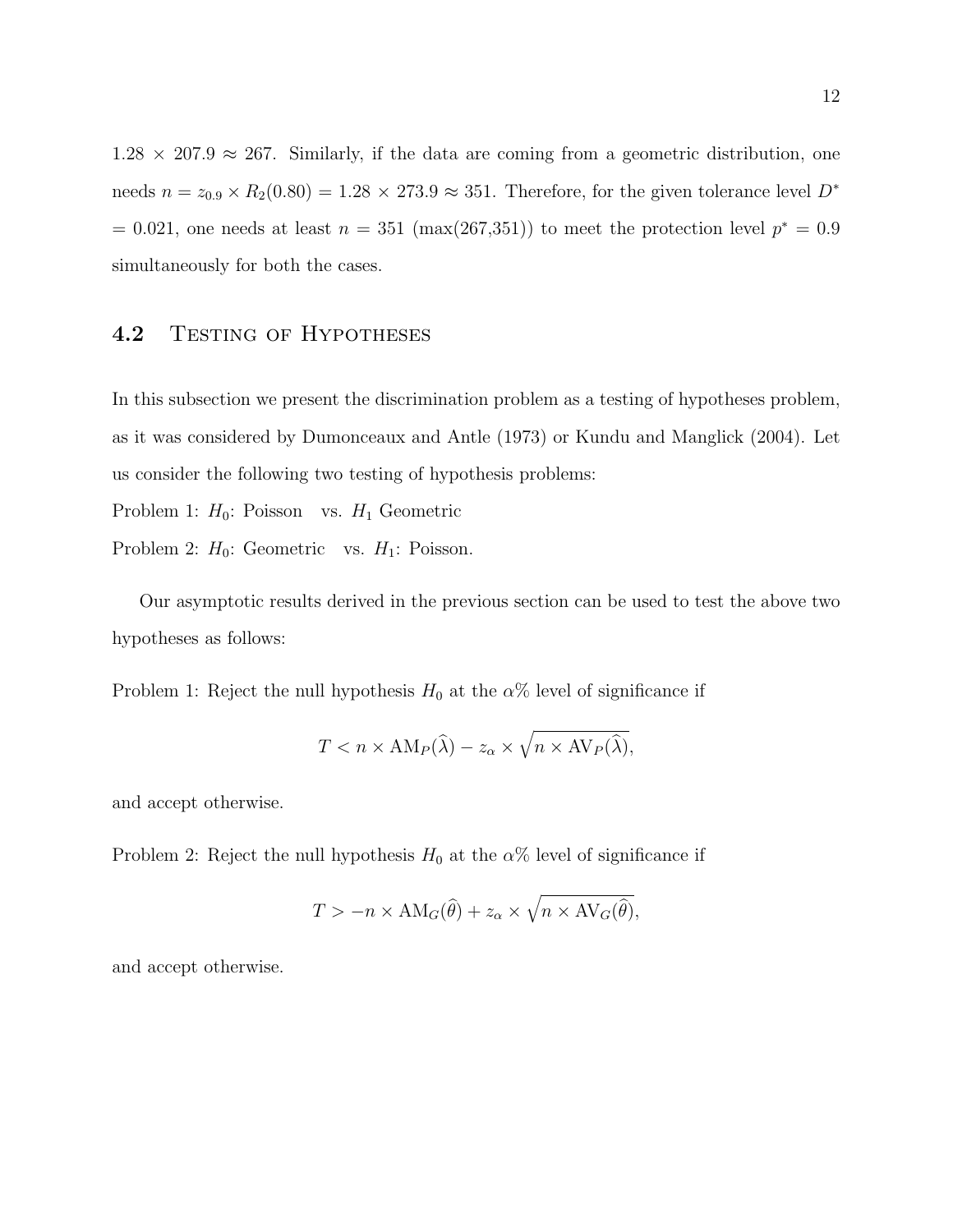### 5 SIMULATION RESULTS

#### 5.1 SIMULATION RESULTS

In this section we present some simulation results mainly to see how the proposed criterion behave for different sample sizes and for different parameter values. We have also reported the theoretical PCS based on the asymptotic distributions derived in the previous section. We have taken different sample sizes and different parameter values. When the null distribution is Poisson, we have taken different  $\lambda$  values namely  $\lambda = 0.025, 0.50, 1.00, 2.00, 3.00,$  and when the null distribution is geometric, then we have taken different  $\theta$  values namely  $\theta = 0.3$ , 0.4, 0.5, 0.6 and 0.7. In both the cases we have taken  $n = 20, 40, 60, 80$  and 100. The results are presented in Tables 5 & 6. The PCSs are computed based on 10000 replications. For comparison purposes in each case in brackets below, we have also reported the theoretical PCSs based on asymptotic distributions.

Some of the points are quite clear from the two tables. As sample size increases the PCSs increase as expected in both the cases for all parameter values. For small  $\theta$  values or for large  $\lambda$  values, the PCSs are quite high. It is not very surprising, as  $\theta$  decreases or  $\lambda$  increases the K-S distance between the two increases. Theoretical PCSs based on asymptotic distributions match very well with the corresponding empirical values even for moderate sample sizes. It is also observed that for large values of  $\lambda$  or for small values of  $\theta$  the match is quite well even for small sample sizes.

### 6 Bayesian Model Selection

In this section we consider the Bayesian model selection criterion to choose between the two distribution functions. In the Bayesian frame work the model selection is performed using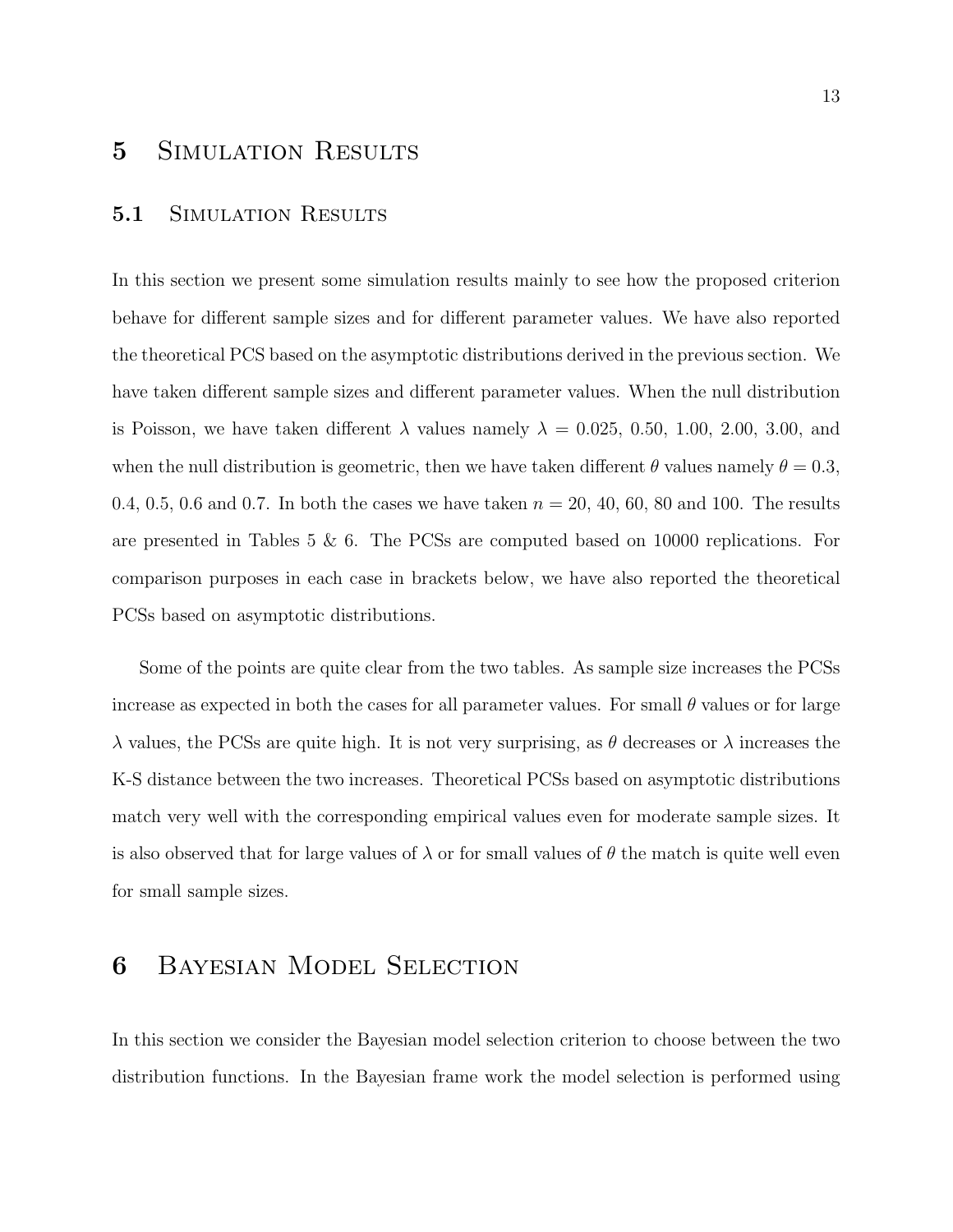|           | n      |        |        |        |        |  |  |  |
|-----------|--------|--------|--------|--------|--------|--|--|--|
| $\lambda$ | 20     | 40     | 60     | 80     | 100    |  |  |  |
| 0.25      | 0.73   | 0.75   | 0.77   | 0.79   | 0.80   |  |  |  |
|           | (0.63) | (0.67) | (0.71) | (0.73) | (0.76) |  |  |  |
| 0.50      | 0.83   | 0.86   | 0.87   | 0.90   | 0.91   |  |  |  |
|           | (0.74) | (0.79) | (0.84) | (0.87) | (0.90) |  |  |  |
| 1.00      | 0.88   | 0.95   | 0.96   | 0.98   | 0.99   |  |  |  |
|           | (0.84) | (0.92) | (0.96) | (0.98) | (0.99) |  |  |  |
| 2.00      | 0.97   | 0.99   | 1.00   | 1.00   | 1.00   |  |  |  |
|           | (0.96) | (0.99) | (1.00) | (1.00) | (1.00) |  |  |  |
| 3.00      | 0.99   | 1.00   | 1.00   | 1.00   | 1.00   |  |  |  |
|           | (0.99) | (1.00) | (1.00) | (1.00) | (1.00) |  |  |  |

Table 5: The probability of correct selection based on Monte Carlo Simulations when the data are coming from Poisson.

the Bayes factor approach, see for example Kass and Raftery (1995).

In case of Poisson distribution for the parameter  $\lambda$  we assume the conjugate gamma prior with the scale and shape parameters as  $c$  and  $d$  respectively, with the following probability density function;

$$
\pi_1(\lambda; c, d) = \frac{c^d}{\Gamma(d)} \lambda^{d-1} e^{-c\lambda}
$$
\n(14)

The joint posterior of  $\lambda$  and *data* is given by

$$
\pi_p(\lambda, data) = e^{-n\lambda} \frac{\lambda^{\sum x_i}}{\prod x_i!} \times \frac{c^d}{\Gamma(d)} \lambda^{d-1} e^{-c\lambda} = \frac{c^d e^{-(n+c)\lambda} \lambda^{d+\sum x_i - 1}}{\Gamma(d) \prod x_i!}
$$
(15)

In case of geometric distribution, for the parameter  $\theta$  we assume the conjugate beta prior with the parameters  $a$  and  $b$  respectively, with the following probability density function;

$$
\pi_2(\theta; a, b) = \frac{1}{B(a, b)} \theta^{a-1} (1 - \theta)^{b-1} = \frac{\Gamma(a)\Gamma(b)}{\Gamma(a+b)} \theta^{a-1} (1 - \theta)^{b-1}
$$
(16)

The joint posterior density of  $\theta$  and data is given by

$$
\pi_g(\theta, data) = \theta^n (1-\theta)^{\sum x_i} \times \frac{\Gamma(a+b)}{\Gamma(a)\Gamma(b)} \theta^{a-1} (1-\theta)^{b-1} = \frac{\Gamma(a+b)}{\Gamma(a)\Gamma(b)} \theta^{n+a-1} (1-\theta)^{b+\sum x_i-1}.
$$
 (17)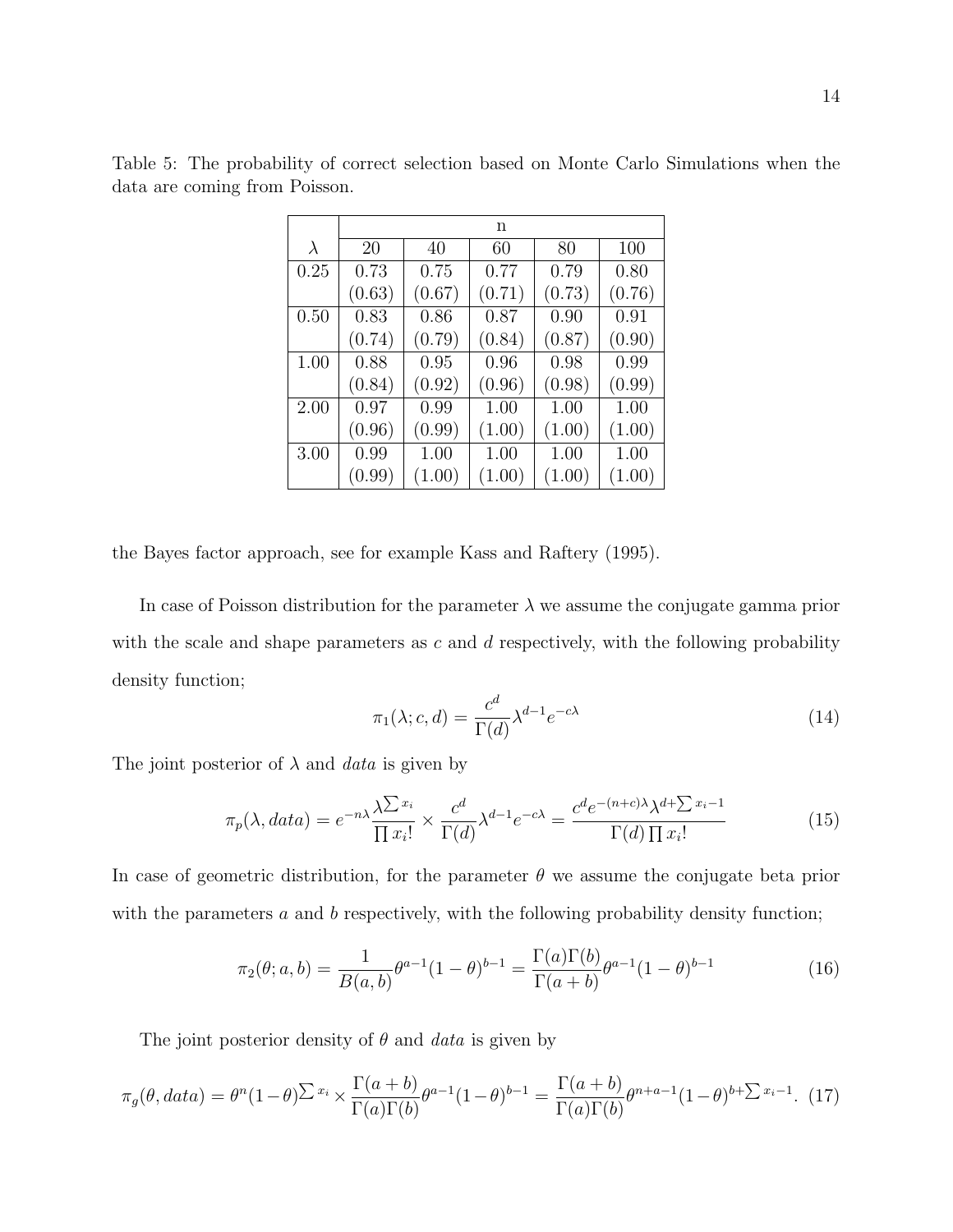|          |        |        | n      |        |        |
|----------|--------|--------|--------|--------|--------|
| $\theta$ | 20     | 40     | 60     | 80     | 100    |
| 0.3      | 0.92   | 0.98   | 0.99   | 1.00   | 1.00   |
|          | (0.89) | (0.96) | (0.99) | (0.99) | (1.00) |
| 0.4      | 0.83   | 0.94   | 0.98   | 0.99   | 1.00   |
|          | (0.84) | (0.92) | (0.96) | (0.98) | (0.99) |
| 0.5      | 0.73   | 0.87   | 0.93   | 0.96   | 0.98   |
|          | (0.78) | (0.87) | (0.91) | (0.94) | (0.96) |
| 0.6      | 0.62   | 0.77   | 0.84   | 0.88   | 0.92   |
|          | (0.72) | (0.80) | (0.85) | (0.88) | (0.91) |
| 0.7      | 0.51   | 0.64   | 0.72   | 0.77   | 0.82   |
|          | (0.66) | (0.73) | (0.77) | (0.80) | (0.83) |

Table 6: The probability of correct selection based on Monte Carlo Simulations when the data are coming from Geometric distribution.

Therefore, the Bayes Factor is given by

$$
BF = \frac{\int_0^\infty \pi_p(\lambda, data) d\lambda}{\int_0^1 \pi_g(\theta, data) d\theta} = \frac{c^d \Gamma(d + \sum x_i) \Gamma(a) \Gamma(b) \Gamma(n + \sum x_i + a + b)}{\Gamma(d) \prod x_i! \Gamma(a + b) \Gamma(n + a) \Gamma(\sum x_i + b) (n + c)^{d + \sum x_i}}.
$$
(18)

In case of non-informative priors for both the cases, *i.e.* when  $c=d=0$  and  $a=b=1$ , the Bayes factor (18) takes the following form

$$
BF = \frac{\Gamma(\sum x_i + n + 2)}{(\prod x_i!)(\sum x_i)\Gamma(n+1)n^{\sum x_i}}.
$$

If  $BF > 1$ , then Poisson is selected otherwise, geometric is preferred.

## 7 Data Analysis

DATA SET: It is a famous data set and it has been taken from Dauxois, Druilhet and Pommeret (2006). It consists of the frequencies of Prussian killed by horse kicks. We want to see which one between geometric or Poisson distribution fits better? In this case the MLEs of  $\lambda$  and  $\theta$  are 0.70 and 0.59 respectively, and  $T = 8.33$ . Therefore, we prefer Poisson distribution compared to the geometric distribution. We obtain the observed and the expected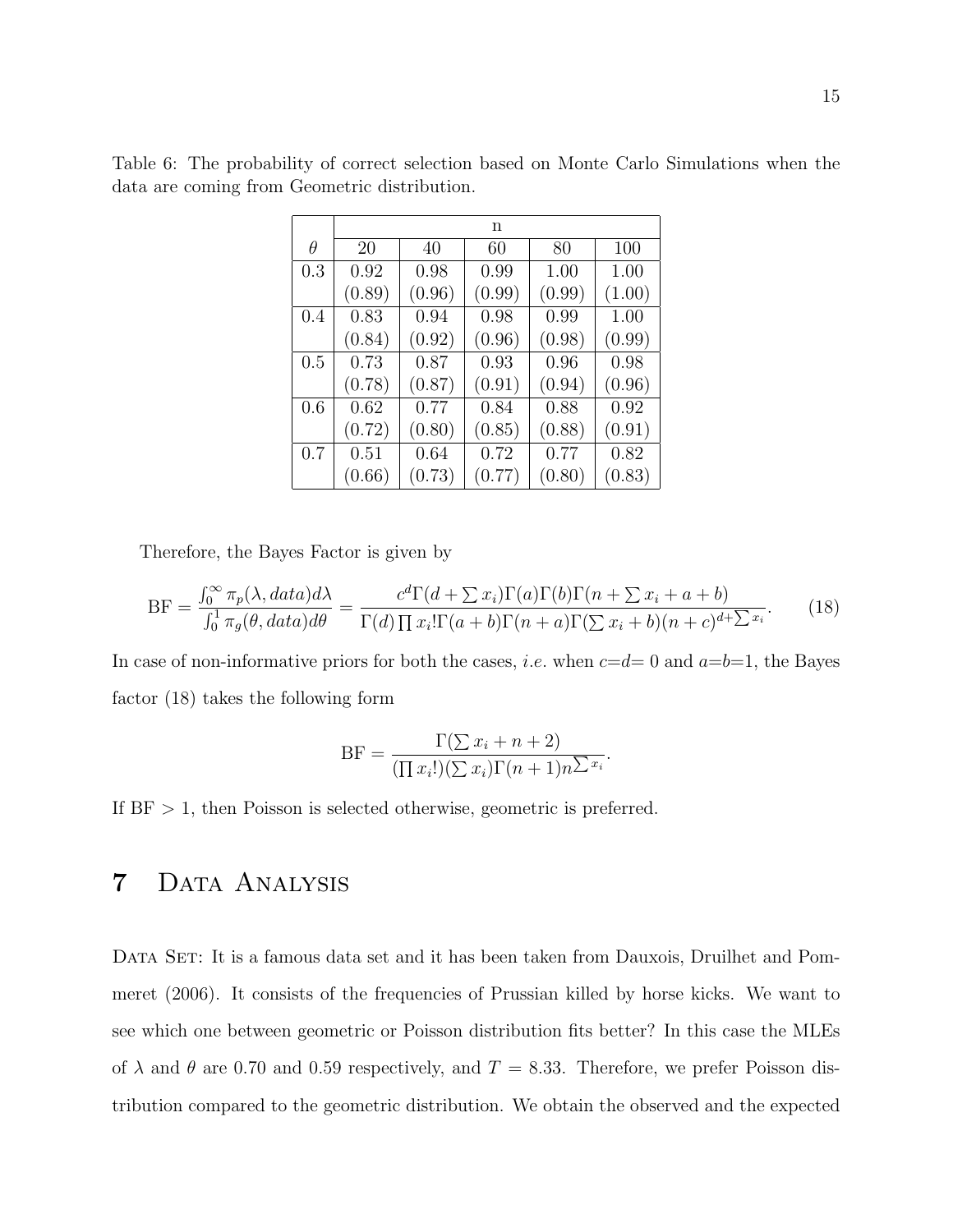| Number of Deaths |  |  |  |
|------------------|--|--|--|
| Frequencies      |  |  |  |

Table 7: Prussian Horse Kick Data Set

Table 8: Observed and expected frequencies for Bortkewisch's Data Set

| Frequencies | -144              |           |      |     |     |
|-------------|-------------------|-----------|------|-----|-----|
| Poisson     | 139.0             | 97.3 34.1 | 7.9  | 1.4 | 0.3 |
| Geometric   | $165.2$ 67.7 27.8 |           | 11.4 | 4.7 |     |

frequencies based on  $\hat{\lambda}$  and  $\hat{\theta}$  for both the cases, and they are presented below; The  $\chi^2$ values corresponding to Poisson and geometric distributions are 2.5 and 16.1 respectively. Therefore, clearly Poisson provides a better goodness of fit compared to the geometric distribution. Based on non-parametric bootstrapping it is observed that the PCS is 0.99. In this case  $log(BF) = 1107.7$ , and this also indicates that Poisson is the preferred model.

Finally we want to perform the following test:

$$
H_0: geometric distribution \t vs. \t H_1: Poisson distribution \t (19)
$$

Based on the asymptotic distribution of  $T$ , the  $p$  value becomes 0.002, and we therefore reject the null hypothesis.

### 8 CONCLUSIONS

In this paper we consider discriminating between two one parameter discrete distributions namely Poisson and geometric distributions. We propose to use the ratio of maximized likelihoods to discriminate between the two distribution functions. It is observed that the for certain ranges of the parameter values the method works very well but in the limiting case the method does not work. It may not be very surprising because in the limiting case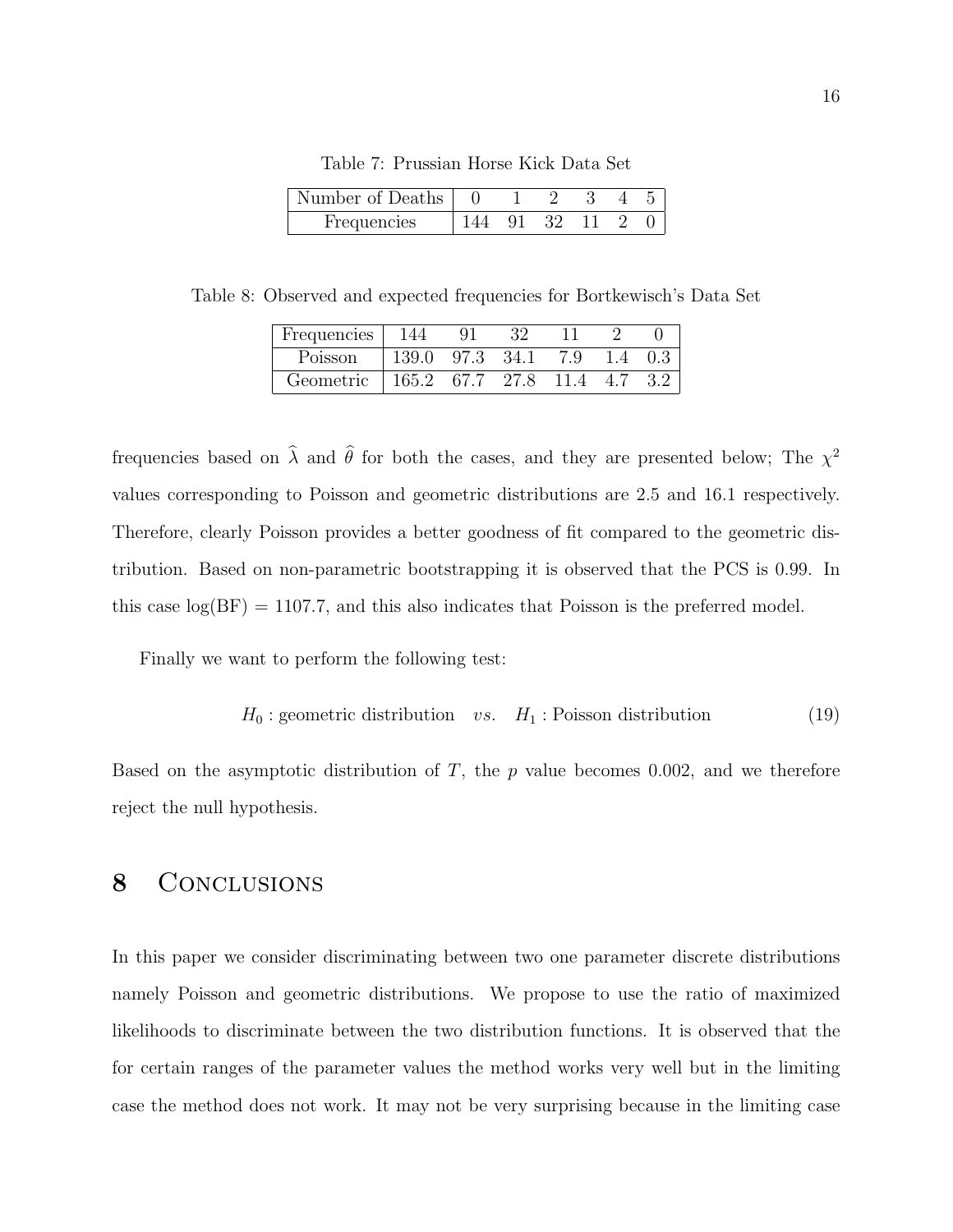the two distributions coincide.

We obtain the asymptotic distribution of the test statistic, and based on the asymptotic distribution we compute the probability of correct selection. It has be used for testing purposes also. Based on extensive simulation experiments it is observed that the asymptotic distribution works quite well even for moderate sample sizes. For completeness purposes we have presented the Bayes factor approach also to discriminate between the two distribution functions. One data analysis has been presented for illustrative purposes, and it is observed that different methods agree with each other in this case.

### References

- [1] Cox, D.R. (1961), "Tests of separate families of hypotheses", Proceedings of the Fourth Berkeley Symposium in Mathematical Statistics and Probability, Berkeley, University of California Press, 105-123.
- [2] Cox, D.R. (1962), "Further results on tests of separate families of hypotheses", Journal of the Royal Statistical Society, Ser. B, vol. 24, 406-424.
- [3] Dauxois, J-Y, Druilhet, P. and Pommeret, D. (2006), "A Bayesian choice between Poisson, binomial and negative binomial models", Test, vol. 15, 423 - 432.
- [4] Dumonceaux, R. and Antle, C.E. (1973), "Discriminating between the log-normal and Weibull distribution", Technometrics, vol. 15, 923 - 926.
- [5] Dey, A.K. and Kundu, D. (2012), "Discriminating between the Weibull and Lognormal distributions for type-II censored data", *Statistics*, vol. 46, 197 - 214.